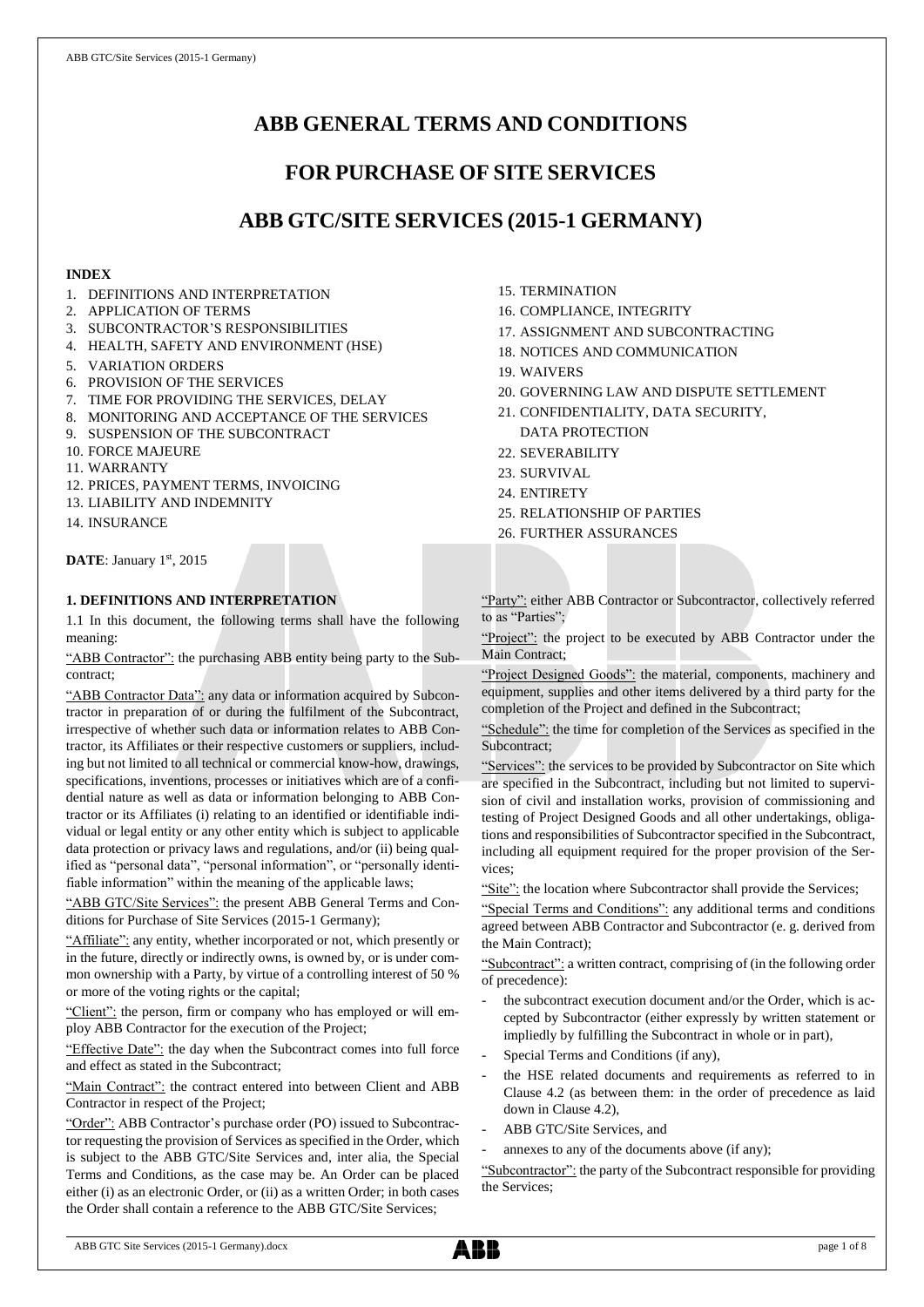"Subcontract Price": the price to be paid by ABB Contractor to Subcontractor as specified in the Subcontract for the performance of the Services;

"Variation Order": ABB Contractor's written instruction of a change to the Subcontract such as to alter the Schedule, and/or to amend, to omit, to add to, or otherwise to change the Services or any parts thereof.

1.2 Unless otherwise specified in the present ABB GTC/Site Services or the Subcontract:

1.2.1 References to Clauses are to Clauses of the ABB GTC/Site Services;

1.2.2 Headings to Clauses are for convenience only and do not affect the interpretation of the ABB GTC/Site Services;

1.2.3 The use of the singular includes the plural and vice versa.

1.3 Capitalized terms used in the ABB GTC/Site Services and the Subcontract shall have the meaning and shall be interpreted in the way described under Clause 1.1 above or as otherwise expressly defined in the ABB GTC/Site Services, or the Subcontract.

#### **2. APPLICATION OF TERMS**

2.1 The Subcontract, including the ABB GTC/Site Services, shall be the exclusive terms and conditions upon which ABB Contractor is willing to deal with Subcontractor, and the terms of the Subcontract, including the ABB GTC/Site Services, shall govern the contractual relationship between ABB Contractor and Subcontractor. To the extent not otherwise provided for in the ABB GTC/Site Services or in other parts of the Subcontract, the order of precedence shall apply as set out in the definition "Subcontract" in Clause 1.1.

2.2 No terms or conditions endorsed upon, delivered with or contained in Subcontractor's quotations, acknowledgements or acceptances, specifications or similar documents will form part of the Subcontract, and Subcontractor waives any right which it otherwise might have to rely on such other terms or conditions.

2.3 Any amendment to the Subcontract or deviations from the provisions of the Subcontract shall have no effect unless expressly agreed in writing by the Parties.

#### **3. SUBCONTRACTOR'S RESPONSIBILITIES**

3.1 Subcontractor shall provide the Services:

3.1.1 in accordance with the applicable laws and regulations;

3.1.2 in accordance with the quality standards stated under Clause 11.1 and further specified in the Subcontract;

3.1.3 free from defects and from any rights of third parties;

3.1.4 on the dates specified in the Schedule;

3.1.5 in the quantity specified in the Subcontract; and

3.1.6 in accordance with ABB Contractor's reasonable instructions which may be issued from time to time; and

3.1.7 by skilled, experienced and competent engineers, foremen and labour, hired in numbers necessary for the proper and timely provision of the Services.

3.2 Subcontractor shall not substitute or modify any of the Services without ABB Contractor's prior written approval.

3.3 Subcontractor shall access the Site only with ABB Contractor's prior written approval. ABB Contractor shall grant Subcontractor access to the respective portions of the Site (as may be required in accordance with the Schedule) to enable Subcontractor to perform its obligations under the Subcontract.

3.4 Subcontractor shall co-operate with ABB Contractor's request in scheduling and providing the Services to avoid conflict or interference with work provided by other contractors and third parties at Site.

3.5 Subcontractor shall co-ordinate the performance of the Services with ABB Contractor's Site management, taking into account the conditions prevailing on the Site. Subcontractor shall supply all equipment required to perform the Services, including without limitation any special tools of whatever kind, commissioning spares and consumables required for these Services, but excluding consumables required for the Project Designed Goods. In case of maintenance Services Subcontractor shall supply the required spare parts. For the avoidance of doubt, special tools shall include without limitation all items required to work on the instrumentation and the control equipment and to install, set-up and configure the controls and transmitters provided with the Project Designed Goods. All commissioning spare parts, special tools and consumables as well as spare parts shall become the property of ABB Contractor.

3.6 Subcontractor shall in a timely manner obtain and pay for all permits, licenses, visas and approvals necessary to allow its personnel to execute the Services in accordance with the Schedule. Personnel shall comply with particular country specific travel safety instructions and/or restrictions as provided by ABB Contractor. Subcontractor shall employ and provide sufficient number of competent and experienced personnel for the execution of the Services. Upon ABB Contractor's request Subcontractor shall remove forthwith from the Site any person who, in the reasonable opinion of ABB Contractor, misconducts or is incompetent or negligent. Any person so removed shall be replaced within fifteen (15) calendar days by a competent substitute. All costs relating to such removal shall be borne by Subcontractor. Subcontractor shall employ only persons free from contagious diseases. Subcontractor shall, if reasonably requested by ABB Contractor, perform medical examination of his employees and provide ABB Contractor with the results of such examination, unless such provision would violate applicable laws.

3.7 Subcontractor shall satisfy itself as to the specifics of the Site, and all aspects thereof insofar as they affect the execution of the Services. Subcontractor shall also satisfy itself as to the means of access to the Site, the accommodation which may be required, the extent and nature of work and materials necessary for execution and completion of the Services, and whether Subcontractor has reasonably considered all such aspects in the Subcontract Price.

3.8 ABB Contractor may request Subcontractor to nominate and use a local sub-supplier to provide Services or parts thereof in the country of Site and to enter into the respective supply agreement with such subsupplier if and to the extent the Subcontract (e. g. the Special Terms and Conditions) indicates such required local content. In all cases where Subcontractor nominates a sub-supplier for this purpose, Subcontractor warrants and undertakes to ABB Contractor that Subcontractor will coordinate its respective duties and obligations with the duties and obligations of that sub-supplier. Subcontractor will also ensure that Subcontractor and its sub-supplier jointly provide the Services.

3.9 Subcontractor shall be responsible for any activities performed by its employees in relation to the Subcontract, and in particular the following shall apply:

3.9.1 Subcontractor assumes full and exclusive responsibility for any accident or occupational disease occurred to its employees in relation to the performance of the Subcontract.

3.9.2 It is expressly agreed that the Subcontract does not imply any employment relationship between ABB Contractor and Subcontractor, or between ABB Contractor and Subcontractor's employees assigned to the execution of the Subcontract. ABB Contractor shall remain free of any direct or indirect responsibility or liability for labour, social security or taxes with respect to Subcontractor and its employees assigned to the performance of the Subcontract.

3.9.3 Subcontractor shall hire in its own name all employees required to perform effectively the Subcontract, who shall under no circumstances act as ABB Contractor's employees.

3.9.4 Subcontractor shall be solely and exclusively responsible for any claims and/or lawsuits filed by its employees in connection with the Services and – unless caused by ABB Contractor's gross negligence or intentional act – hold ABB Contractor entirely safe and harmless from such claims and/or lawsuits. Subcontractor undertakes to voluntarily appear in court, recognizing its status as sole and exclusive employer,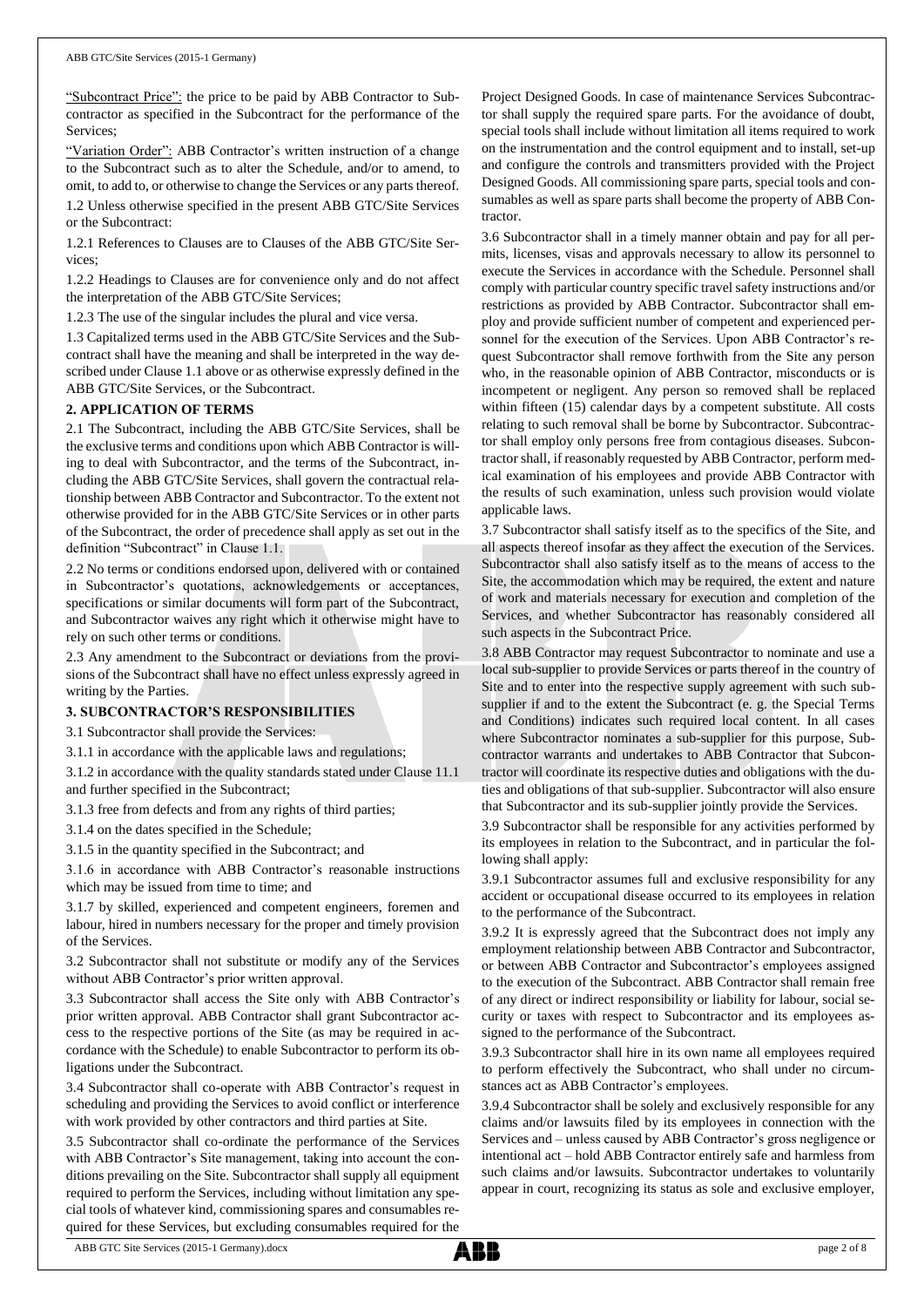and to provide ABB Contractor with any and all requested documentation necessary to ensure proper legal defence of ABB Contractor in court.

3.9.5 Subcontractor shall neither employ for the performance of the Subcontract any person who does not have the aliens' labor permit required, nor employ any subcontractor or any hiring company for temporary workers (*"Verleiher von Leiharbeitnehmern"*) without prior written approval by ABB Contractor. Subcontractor shall obtain from any of its direct or indirect subcontractors and from any hiring company in the contractual chain of companies (hereinafter collectively, but excluding Subcontractor: *"Employed Third Parties"*) a written commitment in line with the requirements in Clauses 3.9.5 and 3.9.6 (including, but not limited to, the obligation to impose the obligations on the additional Employed Third Parties) prior to the start of their performance under the Subcontract.

3.9.6 The following provisions shall apply to the extent that the German legislation concerning the delegation of employees (*Arbeitnehmerentsendegesetz*), the German legislation concerning the compliance with labor agreements (*Tariftreuegesetz*) and the German legislation concerning the payment of minimum wages (*Mindestlohngesetz*) is/are applicable (all hereinafter together: the *"Special Labor Laws"*): (i) Subcontractor undertakes to comply with the Special Labor Laws and to procure compliance therewith by Employed Third Parties; (ii) Subcontractor shall indemnify and hold ABB Contractor harmless from and against any liability or obligation of ABB Contractor towards third parties for Subcontractor's or Employed Third Parties' breach of any of the Special Labor Laws, including without limitation any administrative fines, fees and cost, save as where ABB Contractor has acted intentionally; (iii) in case of Subcontractor's or Employed Third Parties' non-compliance with any Special Labor Laws, ABB Contractor shall be entitled to rescind the Subcontract or to terminate the Subcontract with immediate effect; and (iv) in case ABB Contractor reasonably suspects that Subcontractor or any Employed Third Party has breached any Special Labor Laws, Subcontractor shall prove by appropriate means compliance with such laws. "Appropriate means" shall include without limitation: inspection of payrolls on wages and salaries or time accounts (in pseudonymized form) or submission of comparably meaningful documents evidencing compliance with the Special Labor Laws.

3.9.7 ABB Contractor is authorized to make any payments due to Subcontractor's employees performing the Subcontract, in order to avoid lawsuits. Such payments may be made through withholding Subcontractor's credits, through offsetting or in any other way. Subcontractor shall provide any support requested by ABB Contractor with regard to such payments and indemnify ABB Contractor for any payments made.

### **4. HEALTH, SAFETY AND ENVIRONMENT (HSE)**

4.1 Subcontractor shall comply and ensure compliance by any of its employees and subcontractors with all applicable laws relating to HSE throughout the performance of the Subcontract.

4.2 Subcontractor shall comply with the documents (i)–(iii) and further requirements set out below in the following order of precedence: (i) ABB Contractor's HSE instructions for the Site, (ii) ABB's Code of Practice for Safe Working, (iii) Client's instructions concerning HSE at Site, (iv) applicable industry standards and good engineering practice and (v) statutory provisions applicable to the Site. In case the requirements for one or more aspects as per a level with lower priority are apparently stricter than the requirements of a higher level, such requirements being stricter shall apply instead of the requirements being less strict. On Subcontractor's request ABB Contractor will make available the aforementioned documents.

4.3 Subcontractor shall ensure that all its personnel, and its subcontractors' personnel, working on Site shall have received relevant training and induction before being allowed to work on Site. Subcontractor without undue delay shall remove from Site any person who, in ABB Contractor's reasonable opinion, fails to comply with the provisions of the relevant legislation, regulations and rules as appropriate or such other HSE legislation, which from time to time may be in force.

4.4 Subcontractor shall be solely responsible for the health and safety of all its employees and subcontractors at Site and without undue delay shall advise ABB Contractor and the relevant authority, if so required, of the occurrence of any accident, incident or near-miss on or about the Site or otherwise in connection with the provision of the Services. Within twenty four (24) hours after the occurrence of any such accident, incident or near-miss, Subcontractor shall furnish ABB Contractor with a written report, which shall be followed within fourteen (14) calendar days by a final report. Subcontractor shall also provide such a report to the appropriate authority when required. This procedure shall not relieve Subcontractor from the full responsibility to protect persons and property, and from its liability for damages.

4.5 Subcontractor shall notify ABB Contractor of all hazardous materials (as such term is defined in applicable laws or regulations) to be used for the performance of the Services. Subcontractor shall furnish ABB Contractor with copies of all applicable material safety data sheets and provide any appropriate special handling instructions no later than ten (10) calendar days prior to (i) the commencement of the Services. or (ii) in case the decision to use a particular material will be taken later: the first use of such materials.

#### **5. VARIATION ORDERS**

5.1 ABB Contractor may request Subcontractor to alter the Schedule, to amend, omit, add to, or otherwise change the Services or any parts thereof.

5.2 Upon receipt of a request as per Clause 5.1, Subcontractor shall within ten (10) calendar days of such request submit its written proposal for performing any such request and (if applicable) a programme for the implementation of such request. In addition, such proposal shall reflect any adjustment of the Subcontract Price and/or the Schedule, if Subcontractor believes that any such request of ABB Contractor involves or constitutes a change to the Schedule and/or the Subcontract Price. After receiving Subcontractor's written proposal, ABB Contractor shall respond by either approving or commenting Subcontractor's written proposal.

5.3 Where ABB Contractor approves Subcontractor's written proposal, ABB Contractor shall issue a Variation Order. Where ABB Contractor comments Subcontractor's written proposal, ABB Contractor and Subcontractor shall agree on the performance of such request and a change to the Schedule and/or the Subcontract Price (if any); however, if no such agreement is achieved between Subcontractor and ABB Contractor within a reasonable period of time, ABB Contractor may instruct the performance of such request, and the Parties shall agree on the consequences for the Schedule and/or the Subcontract Price (if any) afterwards. Subcontractor shall not postpone or delay the performance of such request and/or a Variation Order on the grounds of dispute, or that it is subject to acceptance by Subcontractor, or agreeing to the value amount, and/or time extension to Schedule. Except as expressly provided hereinbefore, Subcontractor shall carry out a variation only upon receipt of a written Variation Order and continue to be bound by the provisions of the Subcontract.

5.4 The value of a Variation Order shall be calculated in accordance with the agreed unit price list as defined in the Subcontract or, in the absence of such unit price list, as a lump sum to be agreed between ABB Contractor and Subcontractor, and then be added to or deducted from the Subcontract Price. In addition, the Variation Order shall, as the case may be, express the amount of time by virtue of which the Schedule shall be shortened or extended accordingly. Subcontractor shall comply with the calculation of the value of the Variation Order when preparing its written proposal as per Clause 5.2.

5.5 If Subcontractor believes that any act or omission (other than a request as per Clause 5.1) of ABB Contractor involves or constitutes a change to the Subcontract, Subcontractor shall within twenty-eight (28) calendar days of such act or omission request ABB Contractor to issue a Variation Order by submitting its written proposal for such a Variation Order.

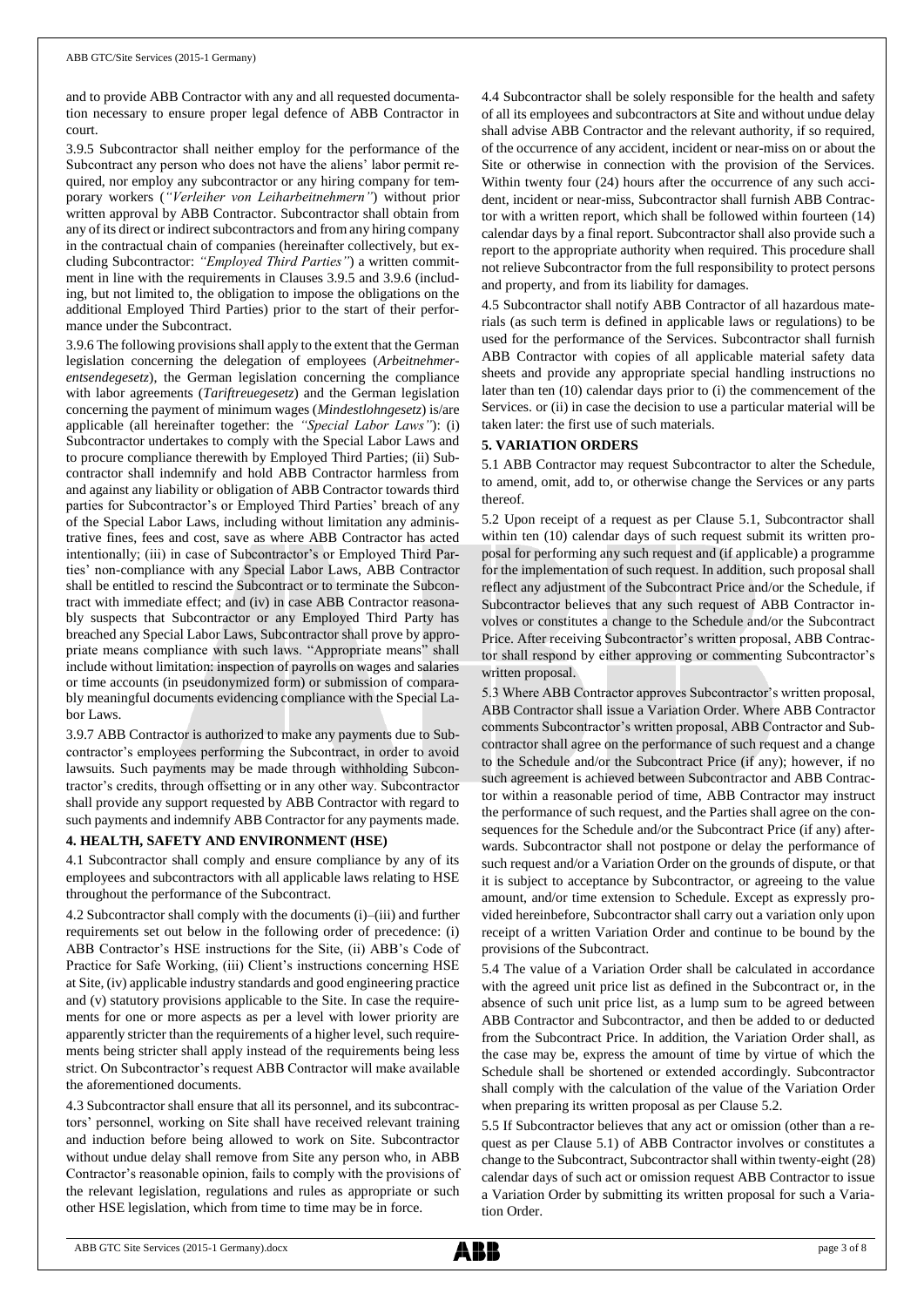5.6 Any request by ABB Contractor as per Clause 5.1, or acts or omissions of ABB Contractor as per Clause 5.5, which (i) do not affect the Schedule or do not result in additional cost, or (ii) are due to Subcontractor's default, shall in no case entitle Subcontractor to any time extension and/or cost compensation (as the case may be).

#### **6. PROVISION OF THE SERVICES**

6.1 Subcontractor shall provide the Services and meet the Schedule both as specified in the Subcontract. Partial performance is not accepted unless confirmed or requested by ABB Contractor in writing or where the Services reasonably require partial performance.

6.2 Subcontractor shall submit for ABB Contractor's approval a detailed execution plan (including agreed milestones as specified in the Subcontract) for the performance of the Subcontract and shall assist ABB Contractor with regard to the scheduling and planning process, and cooperate with ABB Contractor in all respects of the Subcontract scheduling and planning.

6.3 Unless requested otherwise, Subcontractor shall at least monthly in the form requested by ABB Contractor (if any), report the status of the provision of the Services. Subcontractor shall anticipate that the Services may be interfered with or incidentally delayed from time to time due to concurrent performance of work by others. The report shall be provided to ABB Contractor within five (5) calendar days from the end of the month covered by the report. If the provision of the Services or any part thereof is behind the Schedule, Subcontractor shall submit in writing a recovery plan specifying its activities for reaching compliance with the Schedule. Upon ABB Contractor's request, Subcontractor shall provide ABB Contractor at any time with all information regarding the provision of the Services. ABB Contractor shall have the right to withhold payments under the Subcontract in a reasonable amount if Subcontractor fails to submit any of the reports.

6.4 Subcontractor must indicate latest at the time of acceptance of the Subcontract the customs tariff numbers of the country of consignment and the countries of origin for all Services; proofs of preferential origin, if a free trade agreement between the country of consignment and the country where the Site is located exists. For controlled items (goods, services, software, technology), the relevant national export control numbers must be indicated and, if the Services are subject to U.S. export regulations, the U.S. Export Control Classification Numbers (ECCN) or classification numbers of the International Traffic In Arms Regulations (ITAR) must be specified. Proofs of preferential origin as well as conformity declarations and marks of the country of consignment or destination are to be submitted without being requested; certificates of origin upon request. For the performance of the Subcontract, Subcontractor shall not deploy nor subcontract persons or subcontractors, which are listed in actual sanction lists of following regulations:

- (EG) Nr. 2580/2001 Terrorism;
- (EG) Nr. 881/2002 Al-Qaida;
- (EU) Nr. 753/2011 Afghanistan;
- Embargo Regulations of EU.

#### **7. TIME FOR PROVIDING THE SERVICES, DELAY**

7.1 If Subcontractor does not comply with the Schedule, ABB Contractor reserves the right to instruct Subcontractor in writing to expedite its performance under the Subcontract. Subcontractor shall take such measures (in accordance with ABB Contractor's reasonable instructions) as required for acceleration of progress so as to complete the provision of the Services, or the relevant part thereof, on time. Subcontractor shall not be entitled to any additional payment for taking such steps to accelerate the work to meet the Schedule, unless Subcontractor has not caused the failure by negligence or by wilful misconduct. Subcontractor shall notify ABB Contractor in writing within twenty four (24) hours of the occurrence and cause of any delay and also to make every effort to minimise or mitigate the costs or the consequences of such delay.

7.2 If Subcontractor fails to provide the Services in accordance with the Schedule, Subcontractor shall pay to ABB Contractor the agreed penalty. The penalty shall be payable at a rate specified in the Subcontract. Subcontractor shall pay the penalty upon written demand or upon receipt of an invoice from ABB Contractor. The amount of penalty being due may be deducted by ABB Contractor from any payments due or which may become due to Subcontractor without prejudice to any other recovery method. The agreed penalty shall not affect ABB Contractor's claim for damages whatsoever nor shall the payment of such penalty relieve Subcontractor from any of its obligations and liabilities under the Subcontract. ABB Contractor shall be entitled to reserve the right to assert the penalty up to the time of final payment.

7.3 If the delay in providing the Services is such that ABB Contractor is entitled to maximum amount of the penalty and if the Services are still not provided, ABB Contractor may in writing demand provision of the Services within a final reasonable period which shall not be less than one week.

7.4 If Subcontractor does not provide the Services within such final period and this is not due to any circumstance for which ABB Contractor is responsible, then ABB Contractor shall have the right to:

7.4.1 terminate the Subcontract pursuant to Clause 15 (Termination);

7.4.2 refuse any subsequent provision of the Services which Subcontractor attempts to make;

7.4.3 in addition to the penalty under Clause 7 recover from Subcontractor any costs or expenditure incurred by ABB Contractor in obtaining the services in substitution from another Subcontractor;

7.4.4 claim in addition to the penalty under Clause 7 for any exceeding additional costs, losses or damages incurred whatsoever by ABB Contractor which are reasonably attributable to Subcontractor's failure to comply with the Subcontract.

7.5 ABB Contractor shall also have the right to terminate the Subcontract by notice in writing to Subcontractor, if it is clear from the circumstances that there will occur a delay in providing the Services which under Clause 7 would entitle ABB Contractor to maximum amount of the penalty.

#### **8. MONITORING AND ACCEPTANCE OF THE SERVICES**

8.1 Subcontractor shall allow ABB Contractor and/or its authorised representatives to monitor the provision of the Services at any time.

8.2 Notwithstanding any monitoring, Subcontractor shall remain fully responsible for the Services' compliance with the Order. This applies whether or not ABB Contractor has exercised its right of monitoring and shall not limit Subcontractor's obligations under the Order. For the avoidance of doubt, monitoring of Services by ABB Contractor Customer and/or its authorised representatives shall in no event exempt Subcontractor from nor limit Subcontractor's warranties or liability in any way.

8.3 The Services provided by Subcontractor shall be subject to a formal written acceptance by ABB Contractor. ABB Contractor shall not be deemed to have accepted any Services until it has had a reasonable time to review them following completion or, in case of a defective performance, until a reasonable time after such defective performance has become apparent. Such reasonable time period shall be determined by the specifics of the Services, the defective performance and the circumstances of the provision of the Services. ABB Contractor may refuse acceptance in case of major deficiencies in the Services.

#### **9. SUSPENSION OF THE SUBCONTRACT**

9.1 ABB Contractor shall have the right to suspend performance of the Subcontract at any time for convenience for a period of 90 calendar days in the aggregate without any compensation to Subcontractor. In case the suspension extends beyond 90 calendar days, Subcontractor shall be compensated by ABB Contractor for the reasonable incurred costs of such suspension, such as cost of protection, storage and insurance. The agreed time for performance of the Subcontract or the concerned part thereof shall be extended by the time period of the suspension.

9.2 Subcontractor shall suspend the performance of the Subcontract or any part thereof, including postponing the provision of the Services, for

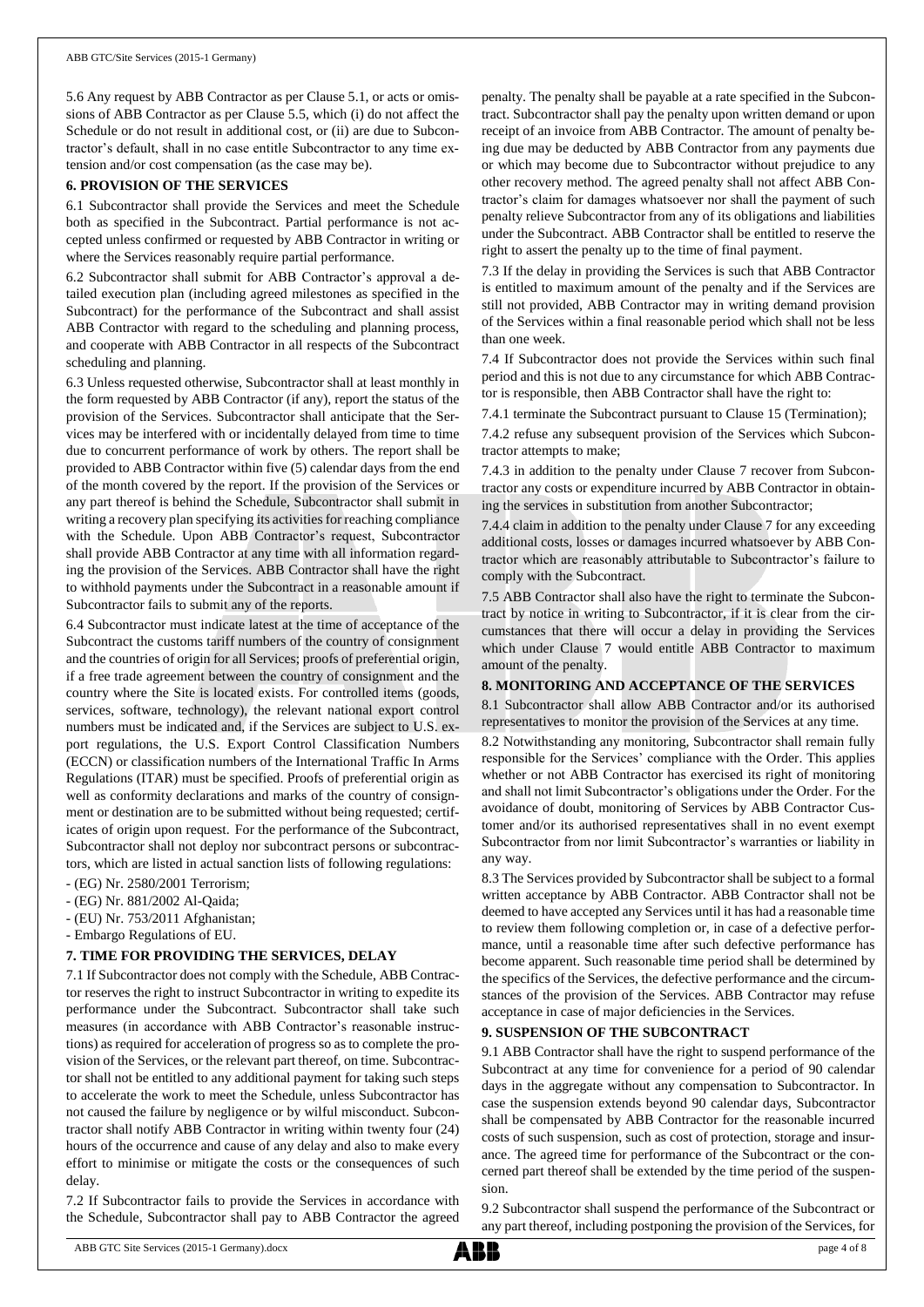such times and in such manner as ABB Contractor reasonably considers necessary (i) for Subcontractor's default to comply with proper HSE during execution of the Subcontract, or (ii) due to any other default by Subcontractor, in which case Subcontractor shall bear all costs and be liable for the delay arising from such suspension.

9.3 Unless otherwise provided by applicable law or the Subcontract, Subcontractor shall have no right to suspend performance of the Subcontract.

#### **10. FORCE MAJEURE**

10.1 Neither Party shall be liable for any delay in performing or for failure to perform its obligations under the Subcontract if the delay or failure results from an event of "Force Majeure", provided that the affected Party serves notice to the other Party within ten (10) calendar days from occurrence of the respective event of Force Majeure and of the time Subcontractor becomes aware of such event or should reasonably be aware thereof.

10.2 "Force Majeure" means the occurrence of any event which is unforeseeable and beyond the control of the Party affected that results in the failure or delay by such Party of some performance under the Subcontract, in full or part. Each Party shall use its reasonable endeavours to minimise the effects of any event of Force Majeure.

#### **11. WARRANTY**

11.1 Subcontractor warrants that the Services:

11.1.1 comply with the Subcontract, including but not limited to any specification as stipulated in the Subcontract, and with good engineering practices;

11.1.2 are fit for the particular purpose of the Project, whether expressly or impliedly made known to Subcontractor in the Subcontract; 11.1.3 are free from defects; and

11.1.4 comply with Clauses 3.1.1 and 16 (Compliance, Integrity).

11.2 The warranty period shall be thirty six (36) months from acceptance of the Services and in the absence of such acceptance without Subcontractor's default, the warranty period shall be thirty six (36) months from completion of the Services in full compliance with the **Subcontract.** 

11.3 In the event of a breach of warranty, the warranty period shall be extended by a time period which is equal to the time period for the performance of the remedial work by Subcontractor. For all other parts of the Services which cannot be used for the purposes of the Project as a result of a defect or damage, the same warranty extension shall apply. Any other provisions leading to an extension, starting anew or halt of the warranty period shall remain unaffected.

11.4 In case of non-compliance with the warranty provided under this Clause 11, ABB Contractor shall be entitled to request Subcontractor to carry out any additional work necessary to ensure that the terms and conditions of the Subcontract are fulfilled, within twenty (20) calendar days from ABB Contractor's notice or such longer or shorter period reasonably to be granted by ABB Contractor in view of the circumstances involved. If not otherwise agreed in writing by the Parties, such remedial work requires acceptance by ABB Contractor;

11.5 In case Subcontractor fails or refuses to remedy the defects within the period as provided in Clause 11.4 or in other cases where the applicable law waives the requirement to set a time period for remedy, ABB Contractor shall be entitled to either:

11.5.1 perform any additional work necessary to make the Services comply with the Subcontract or to instruct a third party to do so;

11.5.2 refuse to accept any further provision of the Services, but without exemption from Subcontractor's liability for the defective Services for which ABB Contractor shall be entitled to a price reduction, instead of requiring their correction, replacement or removal. A Variation Order will be issued to reflect an equitable reduction in the Subcontract Price. Such adjustments shall be effected whether or not final payment has been made;

11.5.3 claim such costs and damages as may have been sustained by ABB Contractor as a result of Subcontractor's breach or failure; and/or

11.5.4 terminate the Subcontract in accordance with Clause 15 (excluding Clause 15.5) or to rescind the Subcontract.

11.6 The remedies as per Clauses 11.4 and 11.5 shall be at Subcontractor's own expense (including, without limitation, costs of transportation to Site, disassembly, cleaning, upgrade, assembly, installation, testing, inspection, insurance, completion, and acceptance) and risk.

11.7 The rights and remedies available to ABB Contractor and contained in the Subcontract are cumulative and are not exclusive of any rights or remedies available in view of defects whatsoever.

#### **12. PRICES, PAYMENT TERMS, INVOICING**

12.1 The Subcontract Price shall be deemed to cover the fulfilment by Subcontractor of all its obligations under the Subcontract and include the costs of the Services specified and the costs for everything which is necessary for the execution, completion, and warranty of the Services, including but not limited to supervision, fees, taxes, duties, transportation, profit, overhead, licences, permits, and travel, whether indicated or described or not. Subcontractor shall bear and pay without undue delay all customs and import duties to national authorities for all goods and material imported to the country where the Site is located.

12.2 The prices stipulated in the Subcontract are fixed during the complete time of performance and any extension thereof unless otherwise provided in a Variation Order.

12.3 The payment terms and the applicable procedures shall be specified in the Subcontract.

12.4 Subcontractor shall submit invoices complying with Subcontractor's and ABB Contractor's applicable local mandatory law, generally accepted accounting principles and ABB Contractor requirements set forth in the Subcontract, which shall contain the following minimum information: Subcontractor name, address and reference person including contact details (telephone, e-mail etc.); invoice date; invoice number; Order number (same as stated in the Order); Subcontractor number (same as stated in the Order); address of ABB Contractor; quantity; specification of Services supplied; price (total amount invoiced); currency; tax or VAT amount; tax or VAT number; Authorized Economic Operator and/or Approved Exporter Authorization number and/or other customs identification number, if applicable.

12.5 Invoices shall be accompanied by interim release of rights in the Services as referred to in Clause 12.6 below and shall be issued to ABB Contractor as stated in the Subcontract. Invoices shall be sent to the invoice address specified in the Subcontract. The submission of an invoice shall be deemed to be a confirmation by Subcontractor that it has no additional claims for the Services invoiced, except as may already have been submitted in writing, for anything that has occurred up to and including the last day of the period covered by such invoice.

12.6 Subcontractor shall make payment in due time for all equipment and labour used in, or in connection with, the performance of the Subcontract in order to avoid the imposition of any rights against any portion of the Services and/or the Project. In the event of the imposition of any such rights by any person who has supplied any such equipment or labour, or by any other person claiming by, through or under Subcontractor, Subcontractor shall, at its own expense, without undue delay take any and all action as may be necessary to cause such rights to be released or discharged. Subcontractor shall furnish satisfactory evidence, when requested by ABB Contractor, to verify compliance with the above. As an alternative, ABB Contractor may pay to release such rights and withhold such amounts from Subcontractor.

12.7 ABB Contractor shall have the right to withhold the whole or part of any payment to Subcontractor which, in the reasonable opinion of ABB Contractor, is necessary for protection of ABB Contractor from loss on account of claims against Subcontractor, or failure by Subcontractor to make due payments to its sub-suppliers or employees, or not having paid taxes, dues and social insurance contributions. ABB Contractor reserves the right to set off such amount owed to Subcontractor, or withhold payment for Services not provided in accordance with the Subcontract. However, Subcontractor shall not be entitled to set off any

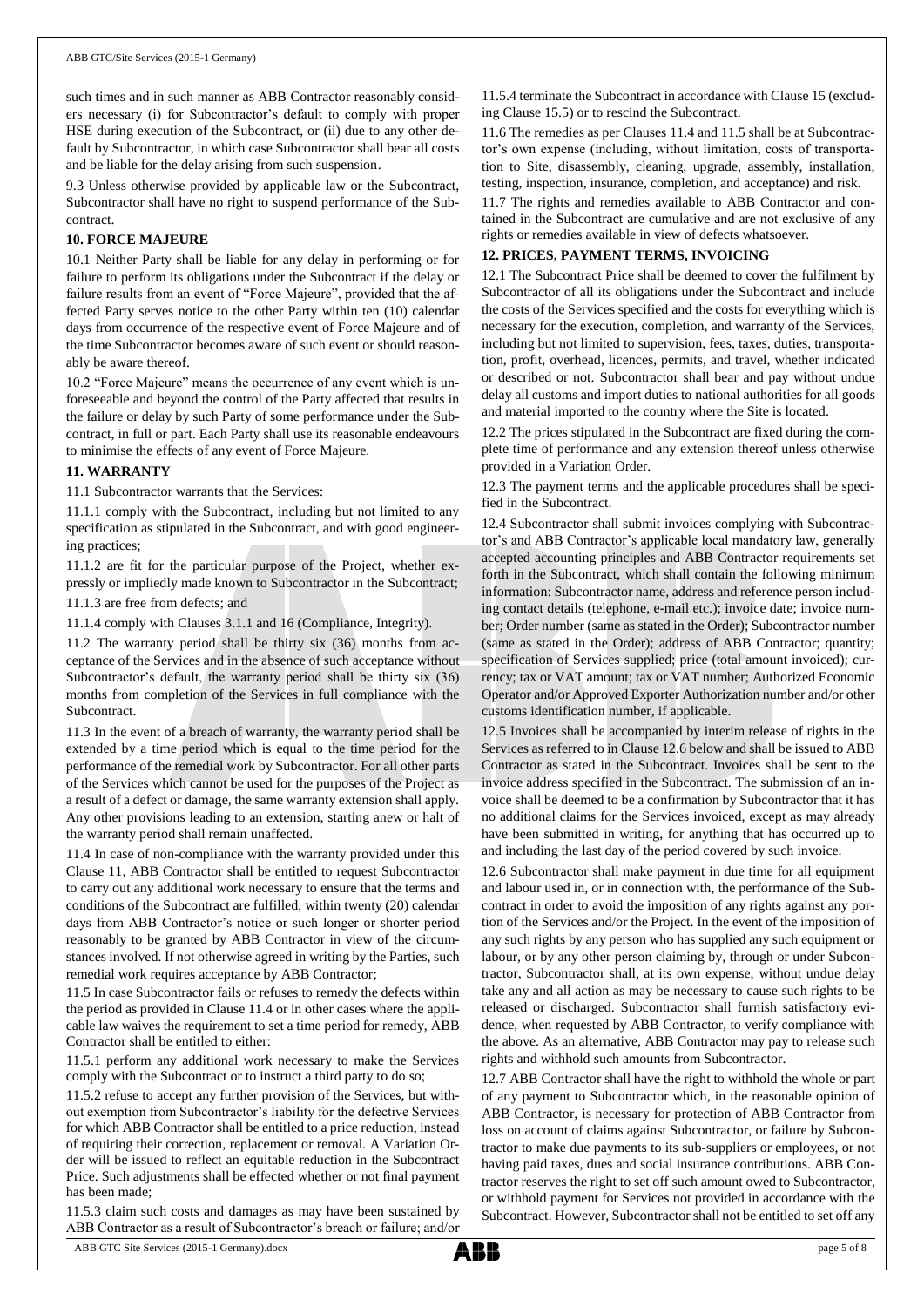amounts owed by ABB Contractor to Subcontractor, unless prior approval has been granted by ABB Contractor in writing.

#### **13. LIABILITY AND INDEMNITY**

13.1 Subcontractor shall indemnify ABB Contractor against all liabilities, losses, damages, injuries, cost, expenses, actions, suits, claims, demands, charges or expenditures whatsoever arising in connection with death or injury suffered by persons employed by Subcontractor or any of its sub-suppliers to the extent that the respective liabilities, losses, damages, injuries, cost, expenses, actions, suits, claims, demands, charges or expenses were caused by or arise from acts or omissions of Subcontractor, unless caused by ABB Contractor's gross negligence or intentional act.

13.2 Without prejudice to applicable mandatory law or unless otherwise agreed between the Parties, Subcontractor shall compensate/indemnify ABB Contractor and Client for all liabilities, losses, damages, injuries, cost, actions, suits, claims, demands, charges or expenses whatsoever arising out of or in connection with the performance of the Subcontract and/or the Services (i) for Subcontractor's culpable breaches of the Subcontract, and (ii) for any claim made by a third party (including employees of Subcontractor) against ABB Contractor in connection with the Services and to the extent that the respective liabilities, losses, damages, injuries, cost, actions, suits, claims, demands, charges or expenses were caused by or arise from culpable acts or omissions of Subcontractor and/or from the Services.

13.3 Subcontractor shall be responsible for the acts, omissions, defaults, negligence or obligations of any of its subcontractors, sub-suppliers, its agents, servants or workmen as fully as if they were the acts, omissions, defaults, negligence or obligations of Subcontractor.

13.4 ABB Contractor reserves the right to set off any indemnity/liability claims under the Subcontract against any amounts owed to Subcontractor.

13.5 In case Subcontractor is obliged to indemnify ABB Contractor as per Clauses 13.1, 13.2 or 13.3, Subcontractor shall defend ABB Contractor at its cost against any third party claims upon ABB Contractor's request.

#### **14. INSURANCE**

14.1 Subcontractor shall maintain as required in the Special Terms and Conditions and at its expense with reputable and financially sound insurers acceptable to ABB Contractor the following type of insurances: professional liability insurance, public liability insurance, statutory worker's compensation/employer's liability insurance.

14.2 All insurance policies (except for statutory worker's compensation/employer's liability insurance) shall be endorsed to include ABB Contractor as additional insured and provide a waiver of insurer's right of subrogation in favour of ABB Contractor. Subcontractor shall no later than Effective Date provide to ABB Contractor certificates of insurance covering such policies as well as confirmation that premiums have been paid. Subcontractor shall also provide upon ABB Contractor's request copies of such insurance policies.

14.3 In case of loss and damage related to the covers in Clause 14, any and all deductibles shall be for Subcontractor's account.

14.4 Subcontractor shall furnish notice to ABB Contractor within thirty (30) calendar days of any cancellation or non-renewal or material change to the terms of any insurance.

14.5 All Subcontractor policies (except worker's compensation/employer's liability) shall be considered primary insurance and any insurance carried by ABB Contractor shall not be called upon by Subcontractor's insurers to contribute or participate on the basis of contributing, concurrent, double insurance or otherwise.

14.6 Should Subcontractor fail to provide insurance certificates and maintain insurance according to Clause 14, ABB Contractor shall have the right to procure such insurance cover at the sole expense of Subcontractor.

14.7 Any compensation received by Subcontractor shall be applied towards the replacement and/or restoration of the Services.

14.8 Nothing contained in this Clause 14 shall relieve Subcontractor of any liability under the Subcontract or any of its obligations to make good any loss or damage. The insured amounts can neither be considered nor construed as a limitation of liability.

#### **15. TERMINATION**

15.1 Without prejudice to any other rights (including the right to terminate based on other provisions) or remedies to which ABB Contractor may be entitled, ABB Contractor may either terminate or rescind (herein collectively: "terminate") the Subcontract in the event that:

15.1.1 Subcontractor commits a breach of its obligations under the Subcontract, and fails to remedy that breach within ten (10) calendar days of receiving written notice from ABB Contractor requiring its remedy (unless otherwise stated under the Subcontract or within such longer period reasonably to be granted by ABB Contractor in view of the circumstances involved); or

15.1.2 subject to Clause 7.3, the maximum amount of the penalty payable by Subcontractor is reached, or, subject to Clause 7.5, it is clear from the circumstances that a delay will occur in providing the Services which would entitle ABB Contractor to maximum amount of the penalty; or

15.1.3 there is any adverse change in the position, financial or otherwise, of Subcontractor, whereby and without limitation:

a) Subcontractor has filed an application to open insolvency proceedings on its assets, or insolvency proceedings have been commenced on its assets or have been disclaimed due to lack of mass; or

b) an order is made for the winding up of Subcontractor; or

c) documents are filed with a court of competent jurisdiction for the appointment of an administrator of Subcontractor; or

d) Subcontractor makes any arrangement or composition with its creditors, or makes an application to a court of competent jurisdiction for the protection of its creditors in any way; or

15.1.4 Subcontractor ceases, or threatens to cease, performing a substantial portion of its business, whether voluntarily or involuntarily, that has or will have an adverse effect on Subcontractor's ability to perform its obligations under the Subcontract; or

15.1.5 any representation made by Subcontractor in the Subcontract is not true, or inaccurate and if such lack of truth or accuracy would reasonably be expected to result in an adverse impact on ABB Contractor, unless cured within twenty (20) calendar days after the date of written notice of such lack; or

15.1.6 there is a change of control of Subcontractor.

15.2 Upon termination according to Clause 15.1, ABB Contractor shall be entitled to either (i) in case of rescission: reclaim all sums which ABB Contractor has paid to Subcontractor under the Subcontract and to return all Services or parts thereof to Subcontractor, or (ii) in case of other termination: to pay to Subcontractor the part of the Subcontract Price applicable to the Services or parts thereof performed by Subcontractor until the termination which ABB Contractor intends to retain. Any payment due to Subcontractor as per this Clause 15.2 shall be reduced by any payments made by ABB Contractor prior to termination to Subcontractor for the performance of the Services; should payments made to Subcontractor prior to such termination exceed the amount of payments Subcontractor is entitled to as per this Clause 15.2, ABB Contractor shall be entitled to claim all such exceeding sums from Subcontractor. In addition to the rights set forth in this Clause 15.2, ABB Contractor shall be entitled to claim compensation for any costs, losses or damages incurred whatsoever in connection with such termination (including without limitation any expenses as per Clause 15.3), and ABB Contractor shall be entitled to set-off any such amounts against payments due to Subcontractor.

15.3 Upon termination according to Clause 15.1, ABB Contractor may complete the Subcontract or employ other suppliers to complete the

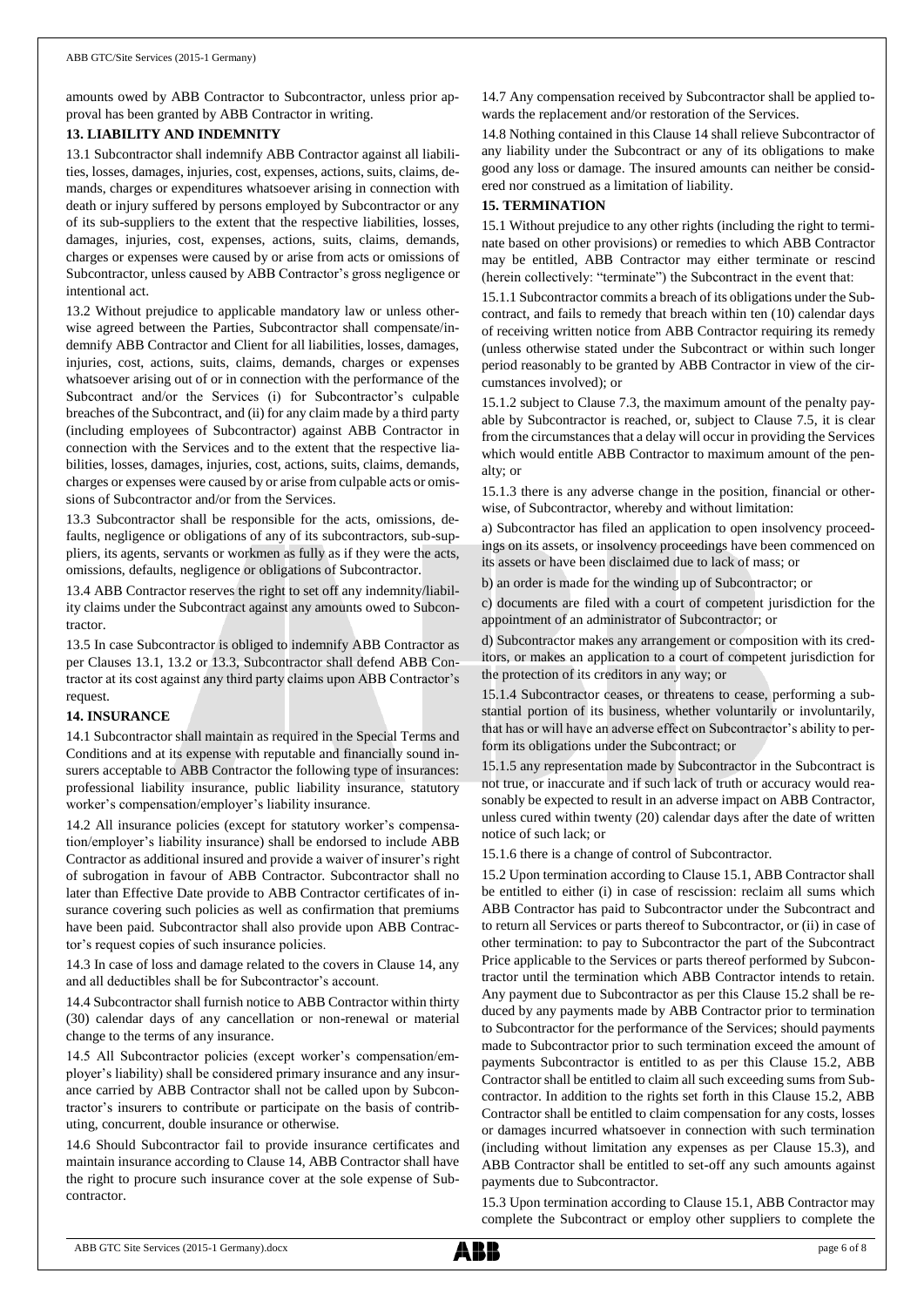Subcontract. Any such work shall be performed at Subcontractor's risk and expense.

15.4 Upon termination according to Clause 15.1, ABB Contractor shall have the right to enter into, and Subcontractor shall undertake to assign, any agreements with Subcontractor's sub-suppliers. Any costs related to such assignments of agreements with sub-suppliers from Subcontractor to ABB Contractor shall be for the account of Subcontractor.

15.5 ABB Contractor has the right to terminate the Subcontract or parts of the Subcontract without cause at any time with immediate effect at its sole discretion by written notice to Subcontractor. Upon receipt of such notice Subcontractor shall stop all provision of the Services and performance of the Subcontract unless otherwise directed by ABB Contractor. ABB Contractor shall pay Subcontractor for the Services provided. Subcontractor shall have no further claim for compensation due to such termination. Claims for compensation of loss of anticipated profits are excluded.

15.6 On termination of the Subcontract, Subcontractor without undue delay shall deliver to ABB Contractor all copies of information or data provided by ABB Contractor to Subcontractor for the purposes of the Subcontract. Subcontractor shall certify to ABB Contractor that Subcontractor has not retained any copies of such information or data.

15.7 On termination of the Subcontract, but not in case ABB Contractor has returned all Services performed to Subcontractor as per Clause 15.2, Subcontractor without undue delay shall deliver to ABB Contractor all specifications, programs and other information, data, and Subcontractor Documentation regarding the Services which exist in any form whatsoever at the date of such termination, whether or not then complete.

15.8 Termination of the Subcontract, however arising, shall not affect or prejudice the accrued rights of the Parties as at termination, or the continuation of any provision expressly stated to survive, or implicitly surviving, termination.

#### **16. COMPLIANCE, INTEGRITY**

16.1 Subcontractor shall provide the Services in compliance with all relevant legislation, laws, rules, regulations, and codes of practice, guidance and other requirements of any relevant government or governmental agency. To the extent that such regulations are advisory rather than mandatory, the standard of compliance to be achieved by Subcontractor shall be in compliance with the generally accepted best practice of the relevant industry.

16.2 To the extent applicable, Subcontractor must comply with the ABB Lists of Prohibited and Restricted Substances and with the reporting and other requirements regarding Conflict Minerals made available under **[www.abb.com](http://www.abb.com/) – Supplying – Material Compliance** or otherwise and shall provide ABB Contractor with respective documents, certificates and statements if requested. Any statement made by Subcontractor to ABB Contractor (whether directly or indirectly, e. g. where applicable via the ABB Supplier Registration and Pre-Qualification System) with regard to materials used for or in connection with the Services will be deemed to be a representation under the Subcontract.

16.3 Subcontractor represents and warrants that it is knowledgeable with, and is and will remain in full compliance with all applicable trade and customs laws, regulations, instructions, and policies, including, but not limited to, securing all necessary clearance requirements, proofs of origin, export and import licenses and exemptions from, and making all proper filings with appropriate governmental bodies and/or disclosures relating to the provision of services, the release or transfer of goods, hardware, software and technology to non U.S. nationals in the U.S., or outside the U.S., the release or transfer of technology and software having U.S. content or derived from U.S. origin software or technology.

16.4 No service, material or equipment included in or used for the Services shall originate from any company or country listed in any relevant embargo issued by the authority in the country where the Services shall be used or an authority otherwise having influence over the services,

equipment and material forming part of the Services. If any of the Services are or will be subject to export restrictions, it is Subcontractor's responsibility to inform ABB Contractor without undue delay in writing of the particulars of such restrictions.

16.5 Both Parties warrant that each will not, directly or indirectly, and that each has no knowledge that the other Party or any third parties will, directly or indirectly, make any payment, gift or other commitment to its customers, to government officials or to agents, directors and employees of each Party, or any other party in a manner contrary to applicable laws (including but not limited to the U. S. Foreign Corrupt Practices Act and, where applicable, legislation enacted by member states and signatories implementing the OECD Convention Combating Bribery of Foreign Officials), and shall comply with all relevant laws, regulations, ordinances and rules regarding bribery and corruption. Nothing in the Subcontract shall render either Party or any of its Affiliates liable to reimburse the other for any such consideration given or promised.

16.6 Subcontractor herewith acknowledges and confirms that Subcontractor has received a copy of ABB's Code of Conduct and ABB's Supplier Code of Conduct or has been provided information on how to access both ABB Codes of Conduct online under **[www.abb.com/Integ](http://www.abb.com/Integrity)[rity](http://www.abb.com/Integrity)**. Subcontractor is obliged and agrees to perform its contractual obligations in accordance with both ABB Codes of Conduct, including but without limitation to all employment, health, safety and environmental requirements specified therein.

16.7 ABB has established the following reporting channels where Subcontractor and its employees may report suspected violations of applicable laws, policies or standards of conduct: Web portal: **[www.abb.com/Integrity](http://www.abb.com/Integrity) – Reporting Channels**; telephone and mail address: specified on this Web portal.

16.8 Any violation of an obligation contained in this Clause 16 shall be a material breach of the Subcontract. Either Party's material breach shall entitle the other Party to terminate the Subcontract with immediate effect and without prejudice to any further right or remedies under such Subcontract or applicable law.

16.9 Notwithstanding anything to the contrary contained in the Subcontract, Subcontractor shall, without any limitations, indemnify and hold harmless ABB Contractor from and against any liabilities, claims, proceedings, actions, fines, losses, cost or damages arising out of or relating to any such violation of the above mentioned obligations and the termination of the Subcontract, or arising from export restrictions concealed by Subcontractor. With respect to export restrictions solely attributable to ABB Contractor's use of the Services, the now said commitment shall only apply to the extent Subcontractor has knowledge of or reasonably should have been aware of such use.

#### **17. ASSIGNMENT AND SUBCONTRACTING**

17.1 Subcontractor shall neither novate nor assign, subcontract, transfer, nor encumber the Subcontract nor any parts thereof (including any monetary receivables from ABB Contractor) without prior written approval of ABB Contractor.

17.2 ABB Contractor may at any time assign, novate, encumber, subcontract or deal in any other manner with all or any of its rights or obligations under the Subcontract.

#### **18. NOTICES AND COMMUNICATION**

Any notice shall (unless otherwise agreed upon) be given in the language of the Subcontract by sending the same by registered mail, courier, fax or by e-mail to the address of the relevant Party as stated in the Subcontract or to such other address as such Party may have notified in writing to the other for such purposes. E-mail and fax notices expressly require written confirmation issued by the receiving Party. Electronic read receipts may not under any circumstances be deemed as confirmation of notice. Electronic signatures shall not be valid, unless expressly agreed in writing by duly authorised representatives of the Parties.